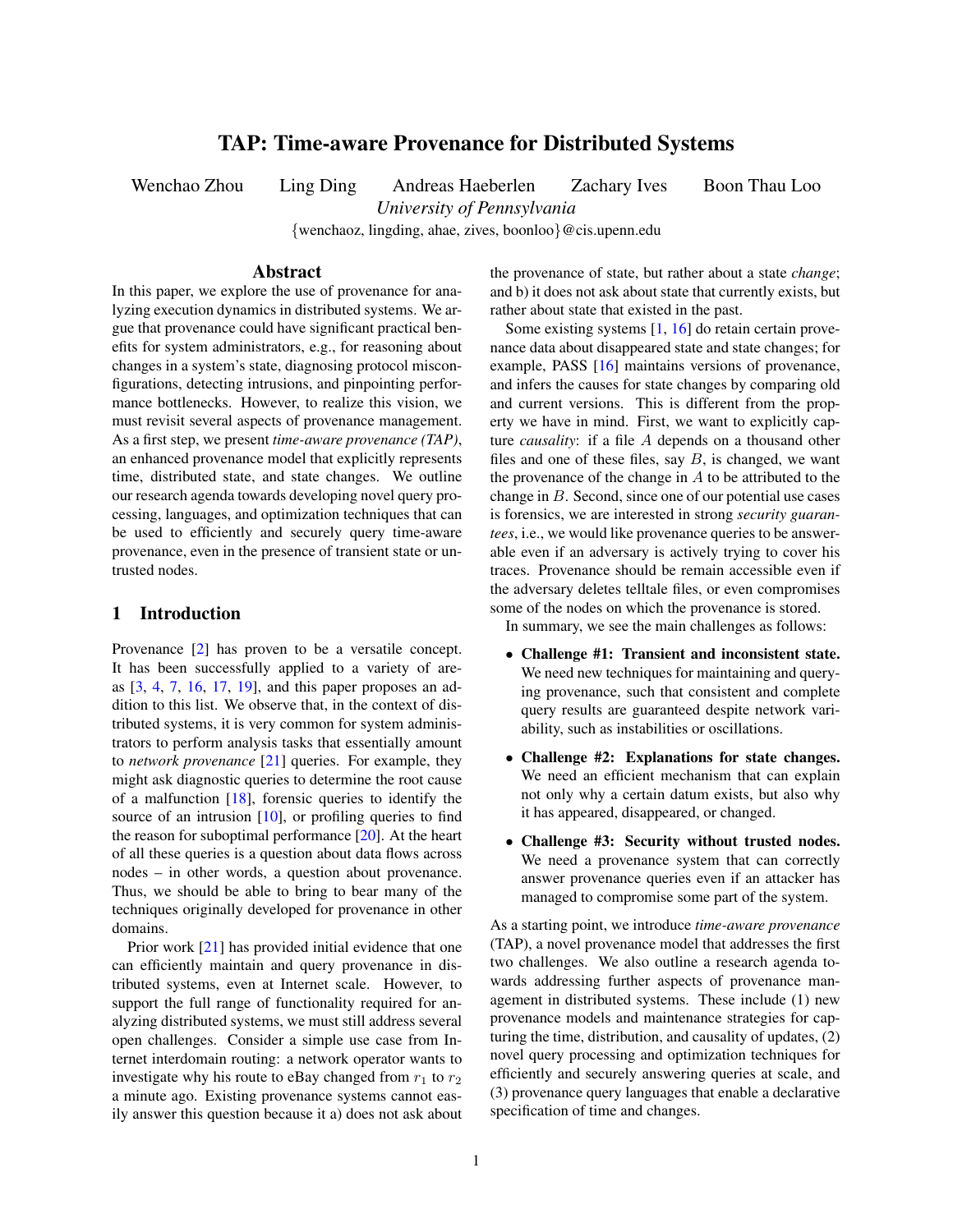

<span id="page-1-1"></span>Figure 1: An three-node example network. The best path between node a and node  $\circ$  (highlighted) changes in response to a topology change.

<span id="page-1-2"></span>Figure 2: Comparison between classical provenance (left) and time-aware provenance (right). The tree on the left explains why the cheapest path from c to a has cost 4; the tree on the right explains why the cost has *changed* from 5 to 4. Message transmissions between nodes are indicated by a cloud.

## 2 Background

To set the stage for our subsequent discussion, we first describe a basic provenance model, which we will extend in Section [3](#page-2-0) to arrive at TAP.

## 2.1 System Model

We assume that the distributed system consists of a set of *nodes*, and that the state of each node can be expressed as a set of *tuples* (typically with fixed schemas). The execution logic is encoded in a set of *derivation rules* that specify how tuples can be derived from each other or from *base tuples*, which correspond to inputs. For simplicity, we will assume that the derivation rules are explicit. This is the case, e.g., for systems that are written in a declarative language such as Network Datalog (NDlog) [\[13\]](#page-5-12). However, TAP is not specific to NDlog and can be applied to systems implemented using imperative languages.

As a concrete example, we show the rules for a very simple routing protocol,  $MINCOST^{-1}$  $MINCOST^{-1}$  $MINCOST^{-1}$ , that computes the lowest cost between each pair of nodes in a network:

```
mc1 \cost(\Theta S, D, C) := \text{link}(\Theta S, D, C).
mc2 \cost(0S, D, C) := link(0Z, S, C1),
         mincost(@Z,D,C2), C=C1+C2.
mc3 mincost(@S,D,MIN<C>) :- cost(@S,D,C).
```
Note particularly that the derivation rules include state from different nodes. In NDlog, this is expressed with the *location specifier* @, which is followed by the name of the node on which the tuple resides. In this system, the base tuple  $\text{link}(\text{@S}, \text{D}, \text{C})$  exists if node S has a direct link to node D with cost C. The tuple cost  $(\mathcal{Q}S, D, C)$  is derived when  $S$  has a (possibly indirect) path to  $D$  with total cost  $\mathcal{C}$ , which can either be a direct link (mc1) or a path through another node  $Z$  (mc2). Rule mc3 aggregates all paths with the same sources and destinations to compute the minimal path cost. The protocol runs continuously, and updates path costs as links appear or disappear.

#### <span id="page-1-3"></span>2.2 Network Provenance

Existing provenance models, e.g., the model in [\[2\]](#page-5-0) and [\[21\]](#page-5-7), capture the dependencies between tuples in a graph that consists of *tuple vertices* and *rule execution vertices*, and in which the edges represent data flows. Decentralized models for distributed systems – also known as *network provenance* models – partition this graph in some way, e.g., by the location specifiers, and store each partition on a different node.

Consider the execution of the MINCOST protocol in the three-node network that is shown in Figure [1.](#page-1-1) Initially, at time  $t_1$ , the system is in a quiescent state. Then, at time  $t_2 > t_1$ , a link with cost 1 is inserted between nodes a and c, which changes the topology of the network. As a consequence, the cost of  $\circ$ 's cheapest path to a changes from 5 to 4; however, due to communication delays, the change is not propagated to  $\circ$  until time  $t_3 > t_2$  $t_3 > t_2$ . The left part of Figure 2 shows the provenance of the resulting tuple mincost ( $@c, a, 4$ ), which is generated from rule mc3 at node c. It is based on the tuple cost ( $@c, a, 4)$ , which corresponds to the path c-b-a.

This example illustrates two limitations of existing network provenance systems. First, existing systems can correctly answer provenance queries for the updated tuple once the system is in a stable state again (after time  $t_3$ ); however, the answer to such a query can be incorrect or incomplete between  $t_2$  and  $t_3$ , when some nodes have already received the update and others have not. While inconsistencies due to transient state could

<span id="page-1-0"></span><sup>&</sup>lt;sup>1</sup>The MINCOST protocol can be extended to specify more complex routing protocols, such as distance-vector and path-vector.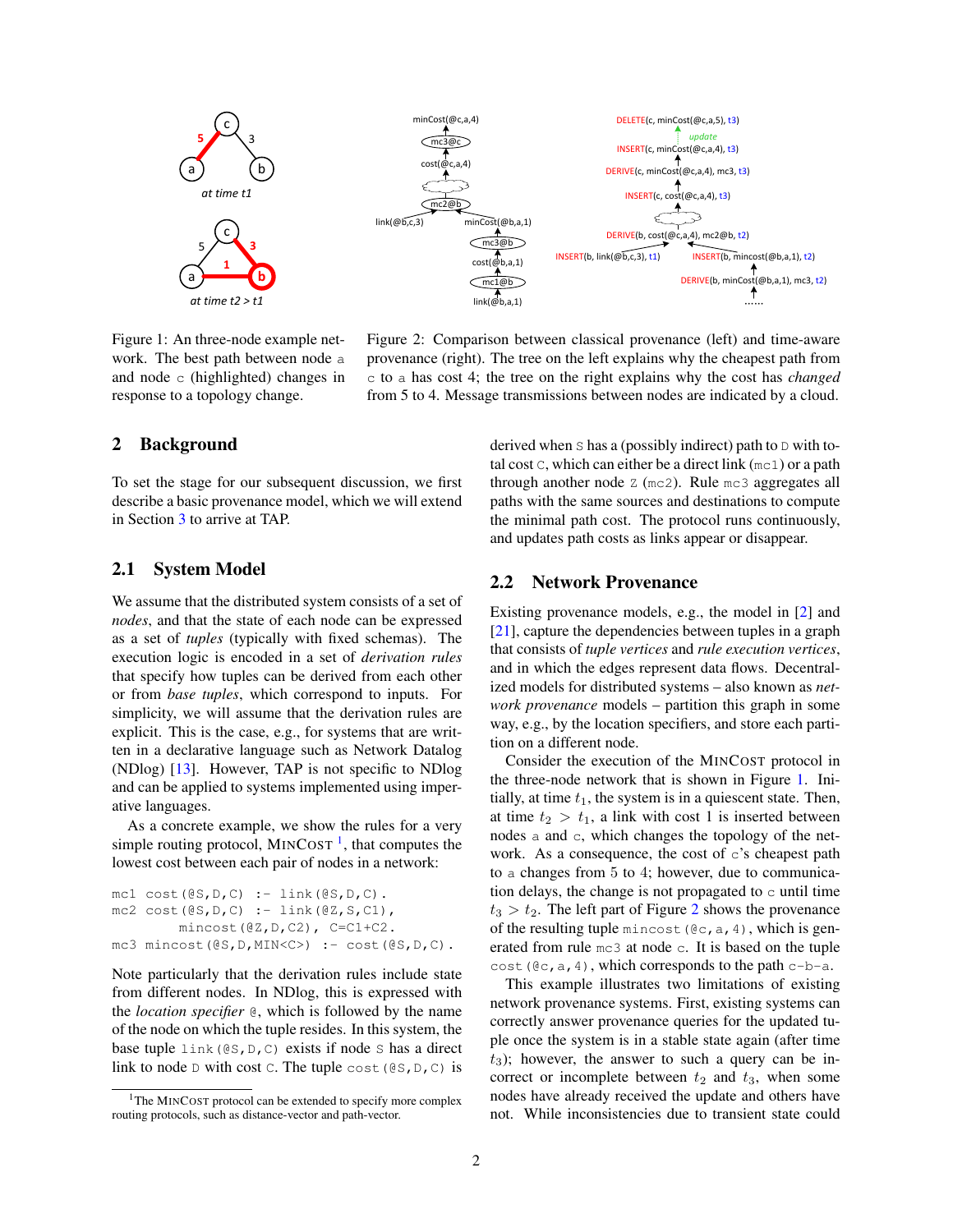be resolved by maintaining provenance in bi-temporal databases  $[8, 11]$  $[8, 11]$  $[8, 11]$ , we propose, in the next section, a provenance model that *inherently* captures temporal in-formation. Second, because causality<sup>[2](#page-2-1)</sup> is not explicitly represented in the provenance graph, it is difficult to trace a state change back to its root causes.

## <span id="page-2-0"></span>3 Time-aware Provenance

Time-aware provenance (TAP) addresses these limitations by adding the following two features: First, in addition to storing dependencies between tuples that currently exist, TAP also remembers dependencies between tuples that existed *at some point in the past*, which enables TAP to provide consistent answers to provenance queries even while the system is in a transient state. Second, TAP's provenance model explicitly represents tuple changes, as well as the dependencies between them.

Vertices. TAP's provenance graph contains the following four types of vertices:

- INSERT(n,  $\tau$ , t) and DELETE(n,  $\tau$ , t): Tuple  $\tau$  was inserted (deleted) on node n at time t;
- DERIVE $(n, \tau, R, t)$  and UNDERIVE $(n, \tau, R, t)$ : Tuple  $\tau$  was derived (underived) via derivation rule R on node n at time t.

The right half of Figure [2](#page-1-2) shows a piece of the TAP graph that would have been generated in the example scenario from Section [2.2.](#page-1-3) Overall, the graph shows that the tuple mincost ( $@c, a, 5)$  was deleted on node c at time  $t_3$  because the new link  $a-c$  was inserted at time  $t_1$ . For example, the node DERIVE(mc2@b) shows that cost ( $\mathcal{C}c$ , a, 4) was derived on node b at time  $t_2$  (and subsequently sent to node c) because a) a link  $b - c$  with cost three already existed at time  $t_2$  (since its insertion at time  $t_1$ ), and b) the tuple mincost ( $@b$ , a, 1) was newly derived at  $t_2$  via rule mc3. Note that, among the immediate predecessors of a DERIVE (or UNDERIVE) vertex, the INSERT (or DELETE) with the most recent timestamp is the event that triggered the rule. The latter derivation was caused by the insertion of the base tuple link (@b, a, 1), which corresponds to the addition of the new link.

Interestingly, the additional time dimension on the provenance graph enables another use of provenance, namely querying the *effects* of a state change. For example, if we want to determine how the insertion of the new link a-b has affected the system, we can simply locate the corresponding INSERT vertex in the graph and and traverse the edges in the reverse direction.

Edges. In most existing provenance models, the edges represent data flows. TAP's provenance graph contains these edges as well, but, in order to answer queries about state changes, it additionally needs to capture a 'causality flow' between updates. In many cases, the two flows are aligned, but there are cases where they differ. For example, if a primary-key constraint exists in the system, the derivation of a tuple  $\tau_1$  may cause the deletion of a tuple  $\tau_2$  that shares  $\tau_1$ 's primary key, even though no data flows from  $\tau_1$  to  $\tau_2$ . A similar situation can occur for other types of constraints, such as aggregation. To represent such causality flows, TAP's provenance graph includes additional *update edges*.

The right part of Figure [2](#page-1-2) contains an instance of such an edge at the DELETE vertex of mincost ( $@c, a, 5$ ) (indicated by a dotted line). This deletion was caused by the aggregation constraint, i.e., the minimal cost changed because a lower-cost path to node a became available.

Derivations. The TAP graph can be captured via the evaluation of *delta rules* of the form action : event, conditions, .... These rules can be obtained by rewriting the original derivation rules, using standard techniques from incremental view maintenance [\[5\]](#page-5-17). Thus, it should be possible to leverage existing distributed query processing engines with only minor changes. Briefly, for each derivation rule  $p : -p_1, p_2$ ,  $\ldots$ ,  $p_n$ , we generate two delta rules for each predicate  $p_i$  – one for insertions and the other for deletions. The rules are of the form  $\triangle p$  :-  $p_1$ , ...,  $\triangle p_i$ , ...,  $p_n$ . The event (in this case,  $\triangle p_i$ ) is represented as an INSERT or DELETE vertex, the conditions (the other  $p_k$ ) are represented as a sequence of INSERT (or DELETE) vertices that support the existence of  $p_k$ , and the action itself  $(\triangle p)$  is represented as a DERIVE or UNDERIVE. Each action then in turn causes a new event.

### 4 Provenance Maintenance

The graph representation of TAP can be stored in relational tables in a format similar to that in [\[21\]](#page-5-7). Each vertex can be maintained as a tuple according to the schema presented in Section [3,](#page-2-0) along with an additional attribute that stores the (potentially distributed) pointers to its direct contributing vertices.

In theory, the additional time dimension could be implemented by performing *provenance versioning*, i.e., by keeping a copy of the provenance tables whenever the data dependencies change. However, the storage cost would be enormous, especially in distributed systems that run for a long time with continuous updates. We discuss three alternative approaches that are likely to be more efficient; each comes with its own set of tradeoffs.

<span id="page-2-1"></span><sup>2</sup>Note that TAP's concept of causality is typically referred to as *data lineage* in the database literature. Our notion of causality differs from [\[14,](#page-5-15) [15\]](#page-5-16), which take the lineage information to infer 'actual' contributions of base tuples to the query results.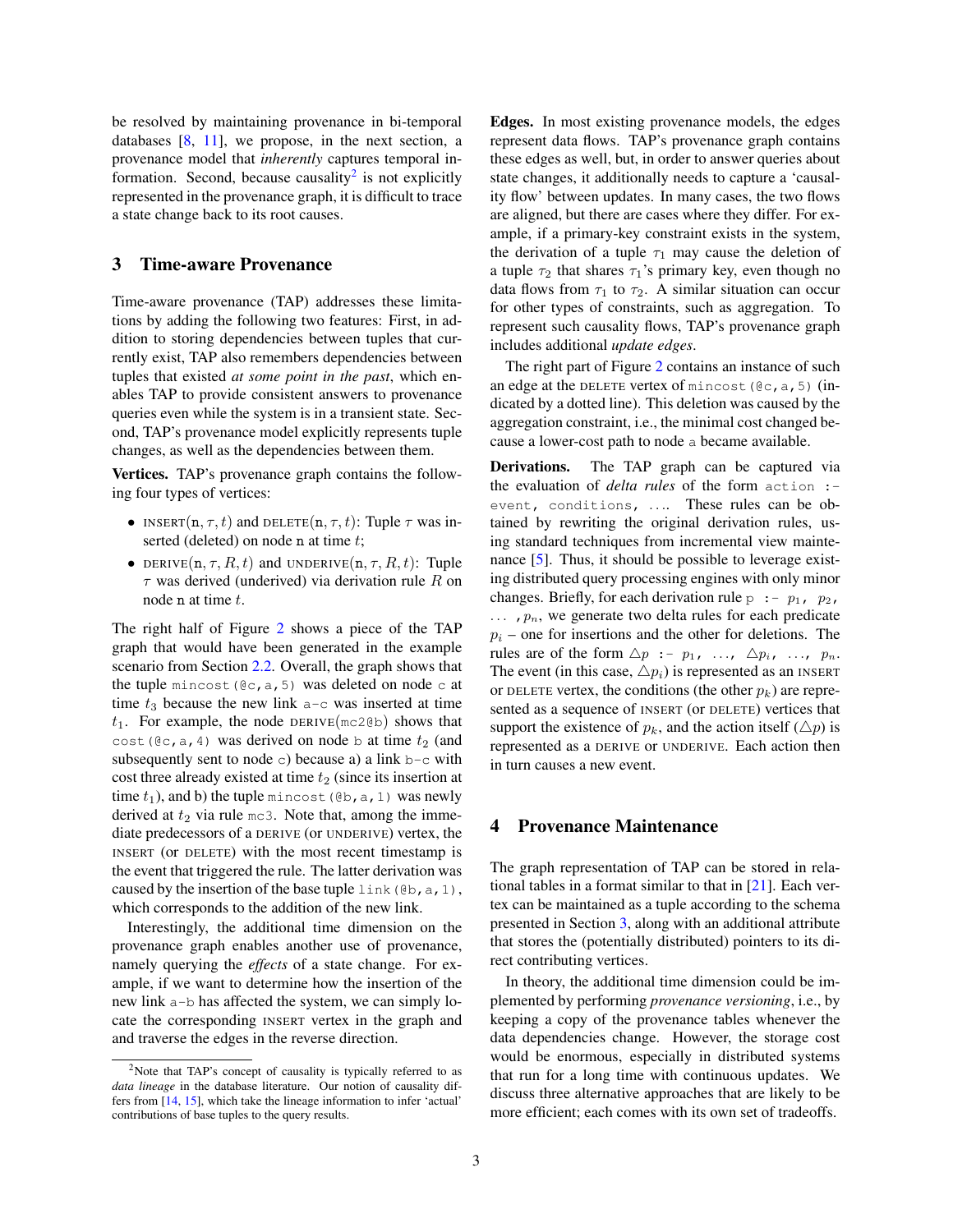## <span id="page-3-0"></span>4.1 Three approaches

Provenance deltas. Instead of maintaining the full provenance information in each version, we can only record the deltas between adjacent versions. This reduces the storage cost considerably, but, when answering a query, the deltas need to be incrementally applied to regenerate the full provenance information.

Per-node input logs. If each node runs a deterministic algorithm, we can choose not to actively maintain provenance during execution time at all. Instead, we can simply record all the inputs (such as network messages, disk reads, etc) at each node. During a query, we can use deterministic replay to reproduce the system execution, and we can generate provenance on the fly.

System input logs. To reduce the storage overhead even further, we can record only the raw inputs (i.e., the base tuples) of the entire system. If the system's execution is deterministic, we can replay it based on the recorded inputs and generate the provenance information as before. This approach comes at the expense of higher querying overhead: since only the raw system-wide inputs are recorded, we cannot independently replay a single node; instead, we must replay the *entire* system execution.

To avoid replaying the deltas (or input logs) from the very beginning of the system execution, each node can periodically record a *checkpoint* of its current state. Thus, replay can start from the latest checkpoint. To save space, the checkpoints could be discarded after a certain amount of time.

## 4.2 Tradeoffs

The maintenance approaches introduced in the previous section offer a spectrum of tradeoffs between maintenance overhead and querying performance. The best tradeoff depends on a variety of factors, some of which we discuss below.

Querying frequency. We expect that the cost for query processing will be a function of 1) how frequently queries are issued, 2) how far apart the checkpoints are in the log, and 3) how much work is required to replay a log segment. If queries are expected to be rare, we can save space by maintaining input logs, and by taking checkpoints only occasionally. In this case, answering a query can be expensive because the relevant parts of the provenance graph must be reconstructed by replaying the execution of certain nodes from their latest checkpoint.

If queries are more frequent, we can trade some space for a lower query-processing cost by 1) taking checkpoints more frequently, which reduces the expected length of the log segment that needs to be replayed, and/or 2) maintaining provenance deltas rather than input logs. The latter reduces the computational cost because replay only needs to incrementally apply the changes to the provenance data, but not repeat the processing steps that produced them.

System runtime. Many distributed systems run for an indefinite amount of time. For example, the Internet's interdomain routing system has been running for decades. In such systems, checkpoints are indispensable because it is not practical for the querier to replay the execution of the system, or even just a single node, from the very beginning. On the other hand, there are distributed systems that run only for a limited time. For example, a MapReduce cluster might be set up to process just a small number of large jobs, and many multiplayer games only last for a few hours. In this case, replaying the entire log may be practical, and if so, we can save even more space by not maintaining checkpoints at all.

Local derivations. Distributed systems differ in the relative frequency of remote derivations, which involve message exchanges between nodes, and purely local derivations. When most derivations are remote, both provenance deltas and input logs should perform equally well, since most state changes (which are recorded in provenance deltas) are due to incoming messages (which are recorded in the input logs). However, there are systems where most derivations are local; for example, a distributed machine-learning algorithm might just send a very few messages to transfer the raw data and the results. In this case, input logs should consume a lot less space than provenance deltas, but they would need a lot more computation when the provenance graph needs to be reconstructed to answer a query.

Trust. If all the nodes in the distributed system are trusted, we can safely optimize for query performance. However, if the system is large enough, it almost inevitably contains, at any given time, some nodes that are faulty or have been misconfigured or compromised. In this case, provenance deltas are risky because the querier cannot easily see whether a given delta was recorded correctly. Input logs are safer because the querier itself regenerates the provenance. Ideally, the correctness and completeness of the inputs in the logs would be verifiable through some other means.

In summary, there is no clear 'winner' among the three approaches we have proposed in Section [4.1;](#page-3-0) rather, the best approach depends on the specific use case in which TAP is applied. It would be interesting to design a provenance system that can adaptively select the best approach at runtime – for example, based on the observed query frequency and the workload characteristics.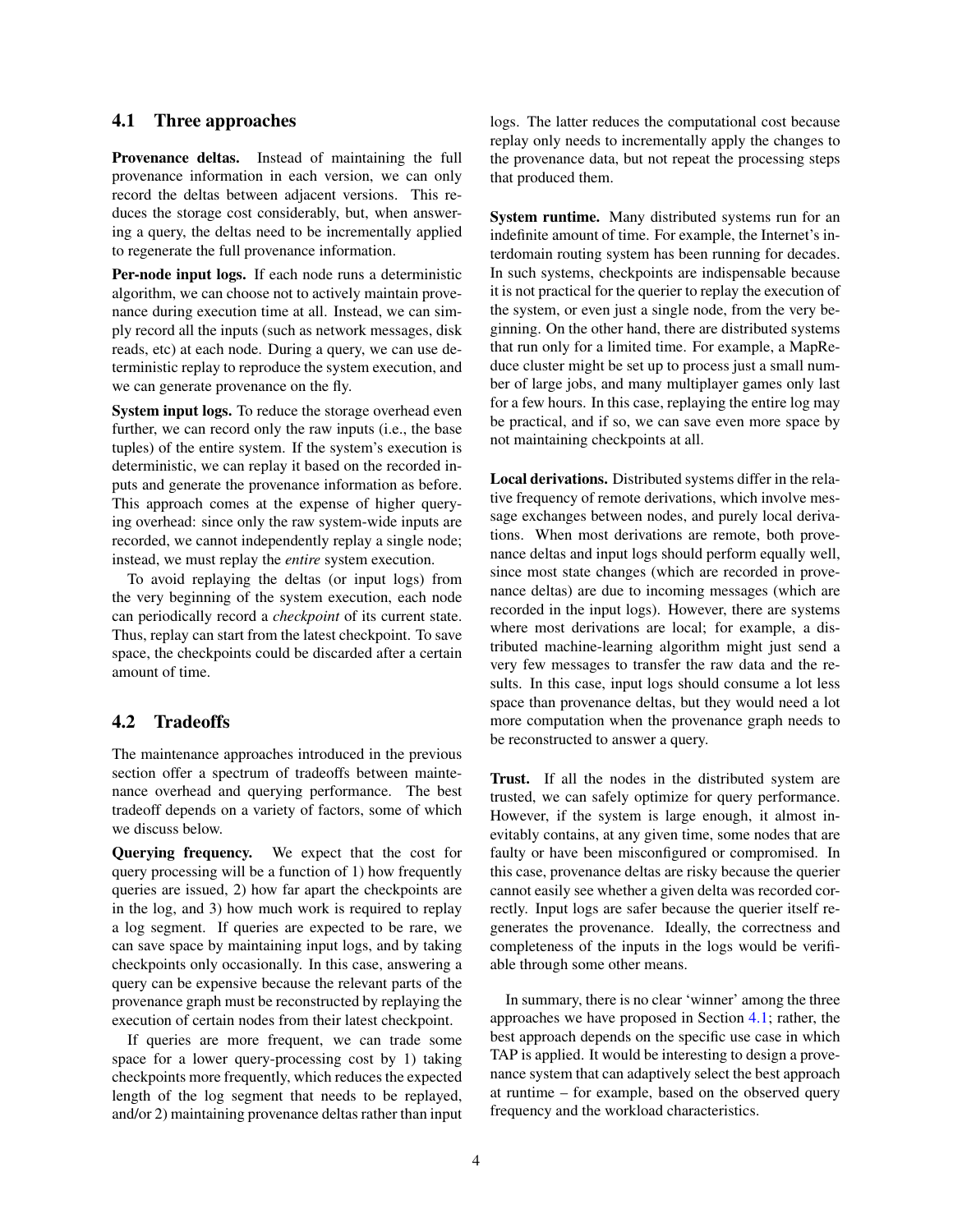## 5 Provenance Querying

To query TAP's provenance graph, a suitable query language is needed. We are currently working on TapQL, an extension of ProQL [\[9\]](#page-5-18) that incorporates new language primitives to enable query specifications for time and changes. To illustrate, the following TapQL query can be used to analyze the (transitive) effects of a link insertion at a particular time in protocol execution:

```
FOR [-mincost $X] <-+ [+link $Y]
WHERE $Y.time>t
INCLUDE PATH $X <-+ $Y
RETURN $X
```
[-mincost \$X] binds variable X to the DELETE vertices of mincost, and [+link \$Y] binds Y to the INSERT vertices of link. INCLUDE PATH \$X <-+ \$Y confines the search within the subgraph between vertices X and Y. The query returns the DELETE vertices of the mincost tuples that are triggered by the insertion of link tuples (with timestamps bigger than  $t$ ).

If TAP maintains both forward and backward edges (i.e., from causes to effects and vice versa), provenance queries can ask for causality or effect chains, or even a combination of both. For example, to analyze the effects of a link insertion, one iterates through all the INSERT link vertices and follows the forward edges to reach DELETE mincost vertices. On the other hand, to query the cause of a deleted mincost vertex would require edge traversal in the opposite direction. We are planning to enhance TapQL to allow users to specify either cause or effect queries.

# 5.1 Querying Strategy

To process TapQL queries, we propose a novel multistaged query processing strategy (shown in Figure [3\)](#page-4-0), which is specifically optimized for replays of provenance deltas or input logs. Our proposed strategy consists of the following three stages:

- A *macroquery* iterates through potential candidate tuples, e.g., all the mincost tuples in the example query, and issues microqueries to determine the provenance of each candidate tuple. Microqueries can be evaluated in parallel to optimize the overall query latency.
- A *microquery* performs a distributed recursive evaluation for the provenance of a single tuple. In essence, this amounts to a recursive traversal of the provenance graph [\[21\]](#page-5-7) until base tuples are reached. When a tuple satisfies the constraints in the query, the microquery should return the provenance of that tuple in the desired form, e.g. as a set of base tuples.



<span id="page-4-0"></span>Figure 3: The multi-staged querying strategy.  $\langle t_x, \tau_x \rangle$ refers to a tuple  $\tau_x$  at a given time  $t_x$ .

• A *vertex query* returns the set of vertices that are adjacent to a given vertex, as well as the corresponding edges. Vertex queries are the basic building block of the provenance querying. For instance, in Figure [3,](#page-4-0)  $\langle t_{2a}, \tau_{2a} \rangle$  is the returned result for  $\langle t_2, \tau_2 \rangle$ . Vertex queries can be answered by replaying the provenance deltas or input logs to reproduce the relevant parts of the provenance graph.

## 5.2 Optimizations

There are several opportunities for optimizations at each stage of our proposed querying strategy. For instance, we can apply the following two optimizations, originally proposed in [\[21\]](#page-5-7), at the microquery level:

- *Early query termination.* During microquery evaluation, the query can be terminated early if the results are guaranteed to be in (or out of) the result set. This is common for queries that compute monotonically increasing aggregate values with selection predicates, e.g., a query for vertices with more than a given number of unique derivations. In this case, the results can be returned (or discarded) as soon as the constraint is satisfied (or can no longer be satisfied).
- Another optimization is to *cache* query results, and reuse them for answering subsequent queries. Note that cache invalidation is not needed – as the query results are the *fact* of the execution history, and thus will not change over time.
- The overall querying performance would greatly benefit from reducing the overhead of performing vertex queries, which is carried out by replaying provenance deltas (or input logs). Existing work [\[12\]](#page-5-19) has proposed techniques that allow